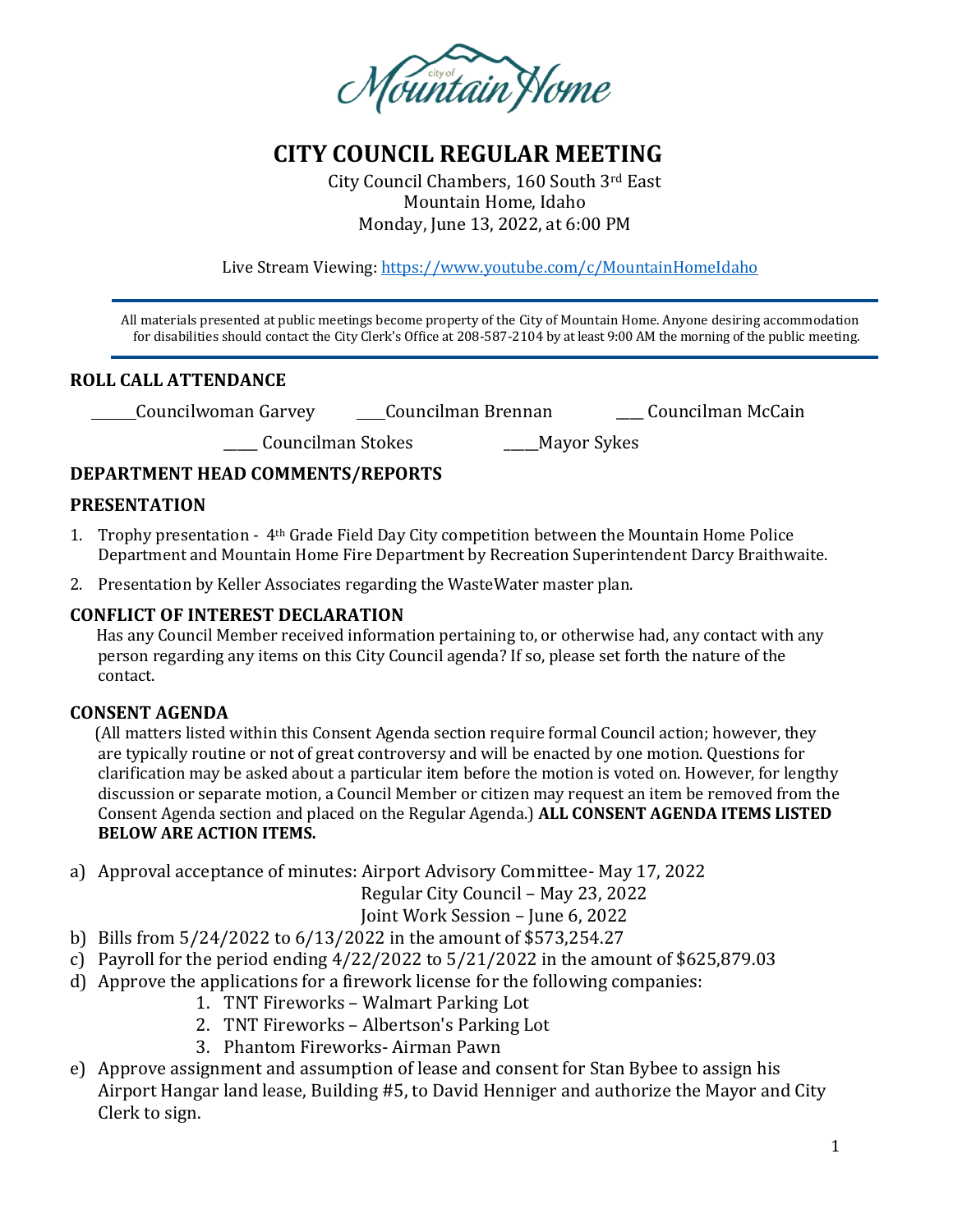- f) Pass Resolution #14-2022R Approving the Lease Agreement with David Henninger/ Grandview Flying Service for Hangar Space indicated by building #5 at the Mountain Home Municipal Airport and authorize the Mayor and City Clerk to sign
- g) Approve a cooperative agreement between Elmore County and the City of Mountain Home for non-emergency dispatch services from October 1, 2022, to September 30, 2023, in the amount of \$56,482.00 and authorize the Mayor, City Clerk, and Police Chief to sign.
- h) Approve Memorandum of the agreement for joint action between Elmore County and the City of Mountain Home for Unitary Plat vacation of Lots 9-12 and 19-22, BLK 10, of Fruitdale Subdivision and authorize the Mayor and City Clerk to sign.
- i) Approve emergency mutual aid interlocal cooperation agreement between Elmore County Sheriff and the City of Mountain Home and authorize the Mayor, City Clerk, and Police Chief to sign.
- j) Approve the emergency mutual aid interlocal cooperation agreement between Elmore County Search and Rescue and the City of Mountain Home and authorize the Mayor, City Clerk, and Police Chief to sign.
- k) Approve Finding of Facts Decision for the annexation of Copium Investments located at 370 West 12th South Street.
- l) Approve Finding of Facts Decision for zoning R-4 of Copium Investments located at 370 West 12th South Street.
- m) Approve Finding of Facts Decision for a conditional use permit for Copium Investments located at 370 West 12<sup>th</sup> South Street.
- n) Approve Finding of Facts Decision to amend existing PUD for 10th Street Neighborhood.
- o) Approve Finding of Facts Decision to re-zone from I-2 & C-4 to an R-4 PUD The Village.
- p) Approve Finding of Facts Decision for denial to amend Mountain Home City Code 9-9-16(B) Home Occupation Criteria requested by Randy Scales.
- q) Approve Finding of Facts Decision to zone R-4 PUD entitled Falcons Landing.
- r) Approve Finding of Facts Decision for preliminary plat entitled Falcons Landing.
- s) Approve Finding of Facts Decision for a conditional use permit for United Metals located at 1145 Airbase Road.
- t) Approve request to go out for proposal to perform accounting services for the annual audit and year-end entries.
- u) Approve agreement with the Cottages Investors II, LLC to allow The Cottages of Mountain Home to use the Parks & Recreation building as a first location during an emergency and authorize the Mayor and City Clerk to sign.
- v) Approve agreement with the Cottages Investors II, LLC to allow The Cottages of Mountain Home to use the Discovery Building as a second location during an emergency and authorize the Mayor and City Clerk to sign.

# **NEW BUSINESS**

- 1) Items removed from Consent Agenda
- 2) **Action Item:** Deliberation/Decision allowing EKC, INC. to provide construction management services for the Mountain Home Outdoor Aquatics Facility project, approving EKC, LLC preconstruction contract of \$9,550.00 and authorizing the Mayor and City Clerk to sign.
- 3) **Action Item:** Deliberation/Decision to proceed with Biarri Networks to create a LID #1 design.
- 4) **Action Item:** Deliberation/Decision to allow the sale of liquor within 300 feet of a church at